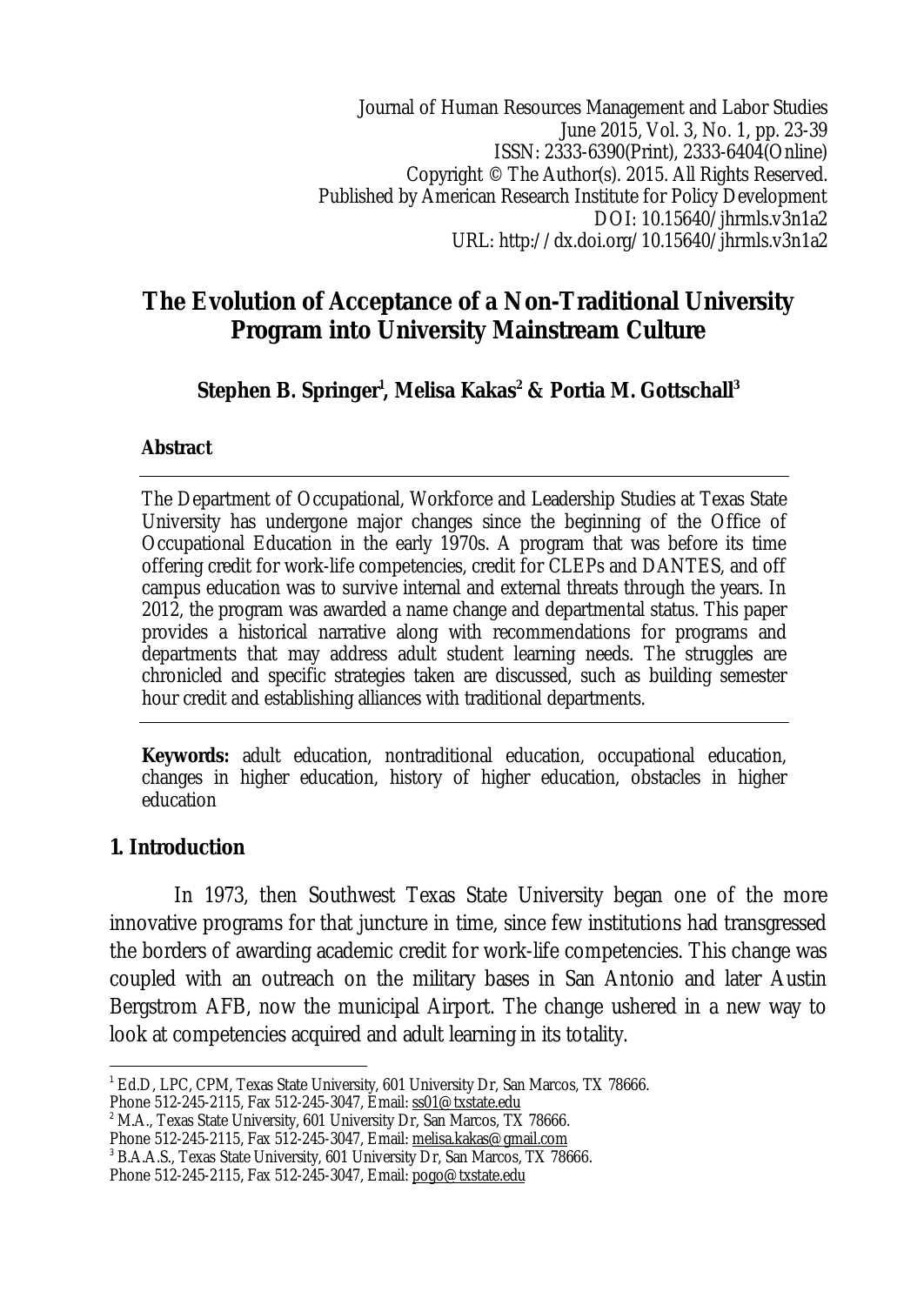This discussion will follow the program regarding the history, challenges, and lessons learned. Additionally, the goal is to provide recommendations for other institutions and individuals. The key to the article is the balance between maintaining quality and providing flexibility.

# **2. Historical Narrative**

The early 1970s saw faculty such as the Dean of Applied Arts and Health and the newly appointed Director of Occupational Education working to provide a unique program that could validate the learning that military personnel had achieved during their tours of duty. This was an especially difficult time for the military personnel. According to the *Special Report [on the] Employment Problems of the Vietnam Veteran*, veterans were subjected to many stereotypes and a reverse cultural shock, combined with the lack of education they had prior to the war (1972). During the Vietnam era, military service presented a career liability (Cohen, Segal, & Temme, 1992). Returning from an unpopular war with skills not recognized and with limited public support, the service members of that time period needed a boost in both advisement and credit recognition.

Addressing the problem immediately, Occupational Education hired several veterans who could relate well to the intended audience and also access military bases. This winning combination allowed the fledging program to make giant strides forward and present the military, civilians, and veterans with alternatives not yet mainstreamed. These included

- Credit for work life competencies through a portfolio process,
- Credit for non-collegiate or training credits (i.e. through ACE),
- Credit for exams through DANTES or CLEP,
- Offering classes off campus located on military bases,
- Providing advising for students in off campus locations, and
- Offering on-site registration.

The degree the students originally sought was the Bachelor of Science in Occupational Education (BSOE). Containing four modules, the degree was very different than the traditional degree containing a "major" or "minor." Instead, the BSOE contained Academic Foundations, Occupational Emphasis, Professional Development, and Electives.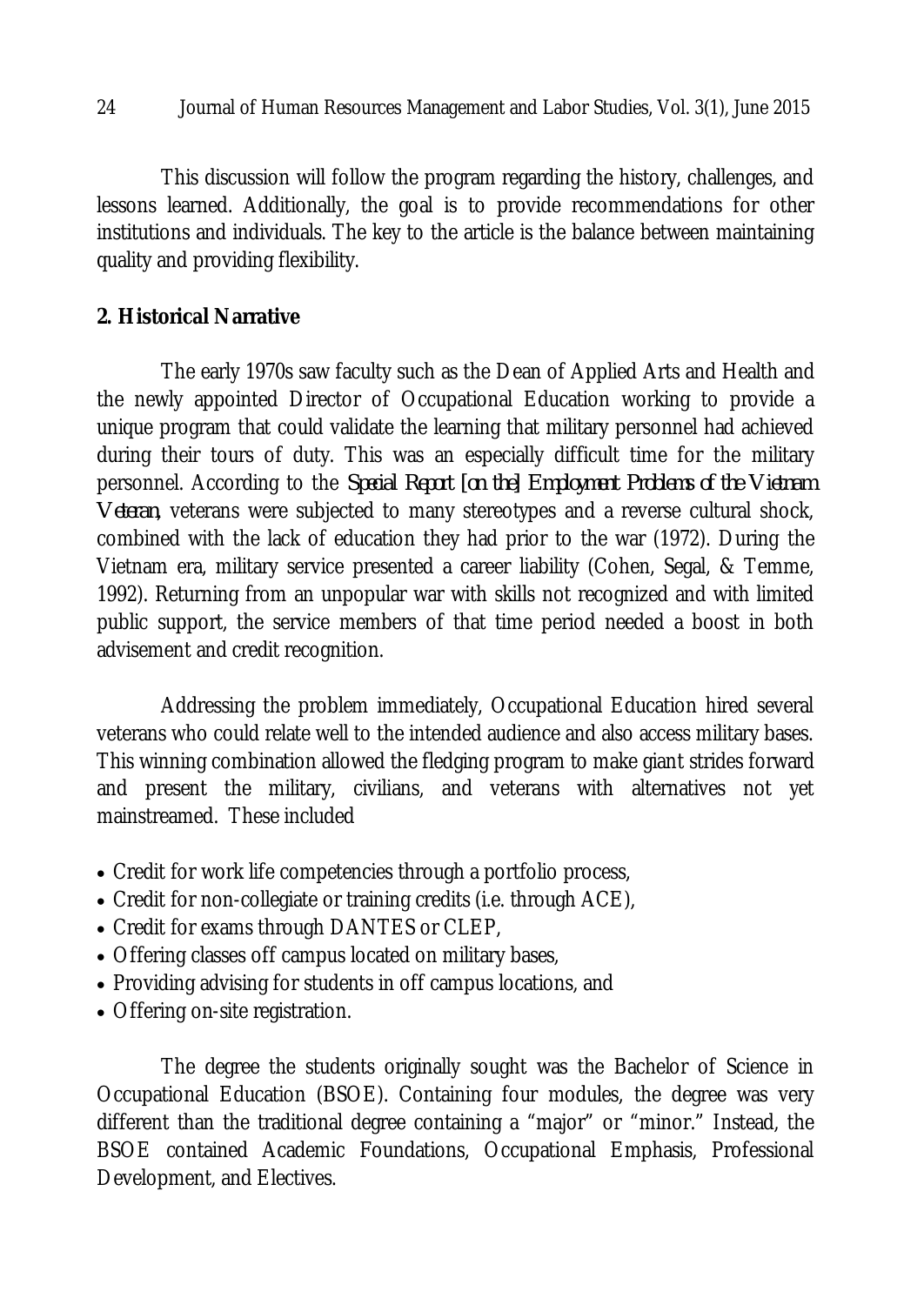Essentially, the 128 hour degree had the rigor of other academic degrees, yet a more flexible format. The foundations were basics, the emphasis area were courses relating to the person's career or work-credit/training credit, and the professional development section was the direction the person was now moving toward.

In addition, this degree with a "menu" of options for the military, Department of Defense (DOD), or civilians during that early time period championed a specialized process to evaluate portfolios for the award of credit. Portfolios contain past education and experiences (Taras, 2014). In addition, the courses were also supplemented with a Cooperative Education course (OCED 4340) that essentially provided an internship for the student. This allowed the adult to transition into another position or to hone in on skills in his or her organization that were not familiar or mastered.

Supplementing and leading the coursework for the non-traditional degree was the Occupational Assessment course. It was a senior-level course that addressed evaluating one's direction, building a plan to reach the goal, and creating a portfolio documenting the past. What was critical in the process was the methodology and theory behind the evaluation. Using competency statements, performance evaluations, competency exams and the Dictionary of Occupational Titles, faculty were able to evaluate with precision the student's past competencies and award credit to the student. The faculty believed and supported the notion that indeed past experiences could be equated to academic credit. Students from numerous areas of employment including the technical areas were required to enroll in the Assessment course. This was an assurance that each student had time and opportunity to conduct a major selfintrospection. Finally, this course provided a permanent gate for enrollment control. Although the concept of limiting student numbers is difficult, it is important when there is a limit in funding as there was in Occupational Education.

# 2.1. Early Trends in Enrollment

During the early years of the program, from 1973 to 1980, there was an initial period of sharp growth. Soldiers and others realizing the benefits of the BSOE degree began to seek the degree in greater numbers and the program quickly expanded to meet the needs. Figure 1 illustrates the sharp upward increase each year.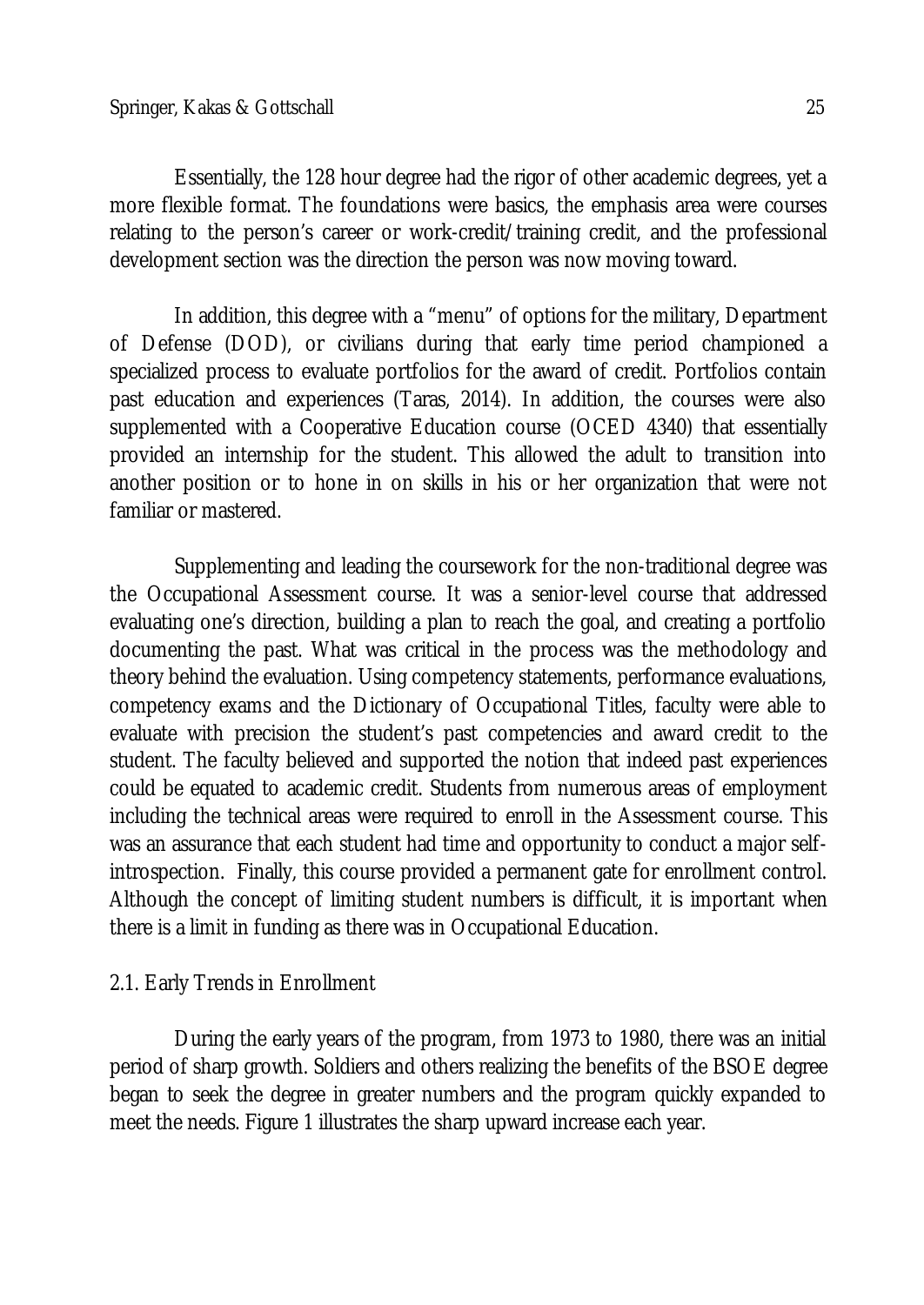

**Figure 1: Enrollment growth from fall 1973 to summer 1988**

Beginning in the early 1980s, the program continued moving forward hiring more adjunct faculty from different departments to teach off campus. Departments such as Political Science, History, Management, Psychology, and Sociology contracted with Occupational Education to send their faculty off campus to teach coursework. This professional relationship with major academic departments promoted the opportunities for off campus students to enroll in various coursework.

During these years the program continued in a positive forward motion. For the departments it meant overloads for their faculty with reimbursement. Most faculty teaching were in the lower ranks; however, incentives were instituted to promote senior faculty participation. A sliding scale was created that provided additional funding for ranking professors to teach in the program. In essence, higher pay was available. For all instructors, mileage reimbursements were later instituted to offset personal costs and promote participation and mobility.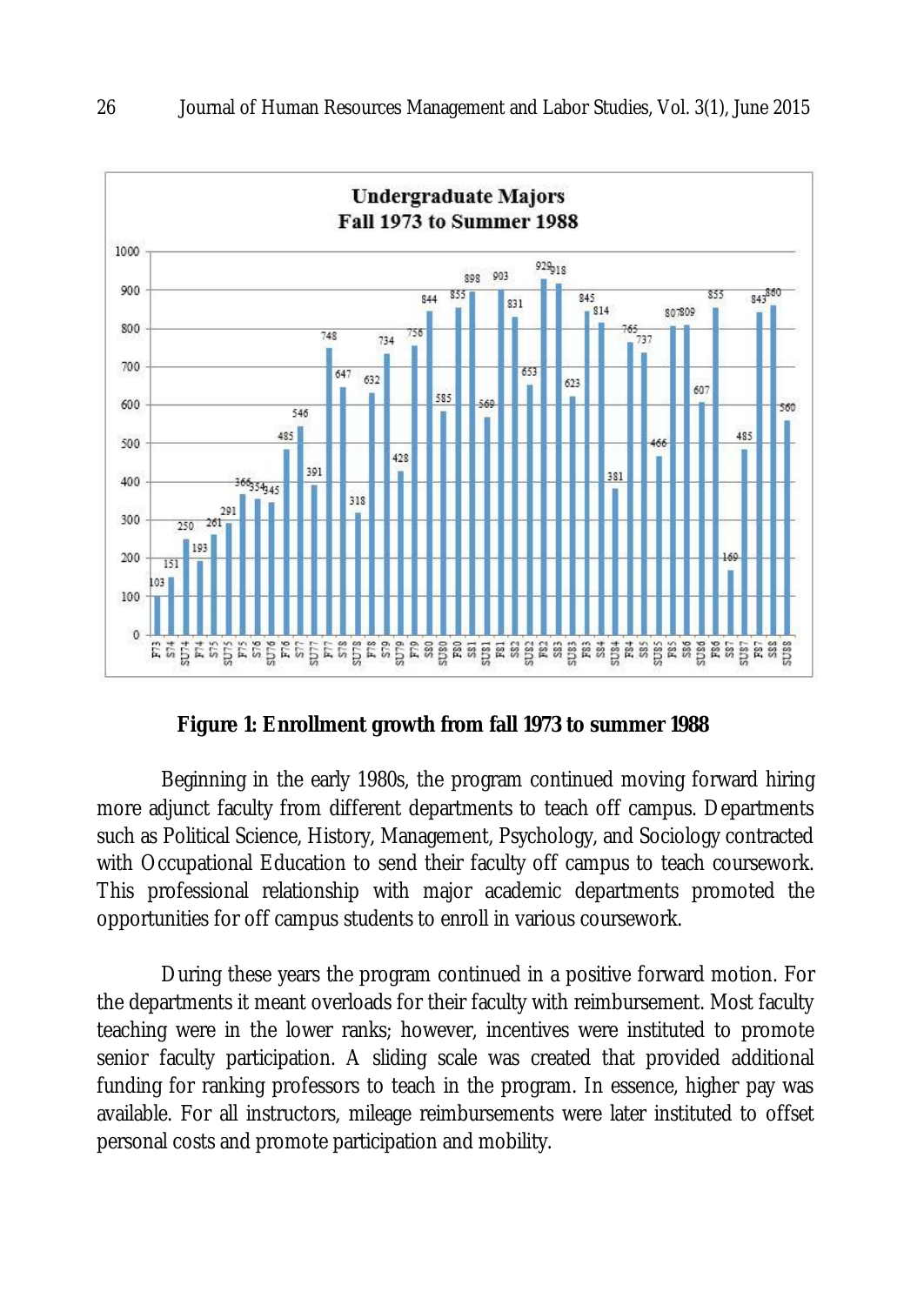Despite early efforts to promote senior faculty participation, the numbers of those in the senior ranks remained low. Some discussion was held regarding the relative value of junior faculty teaching overloads and yet still facing the publishing issues. However, due to limited salaries among those ranks, continued off campus operation remained dependent on junior faculty support.

Enrollment continued to rise in the eighties, and interest in Occupational Education became strong enough for full time faculty advisors to be located at four military bases in San Antonio. In essence, the business was brisk, and numerous civilian and military students came to the military bases to participate in the flexible learning options. During this juncture, the Occupational Education program taught few courses within its own discipline. OCED 4340 and OCED 4378 (2 courses) were the Student Credit Hour (SCH) generating courses for the program. The lack of SCH generation was later to cause concern because of the presence of generation of SCH among other colleges. Occupation Education was a facilitator for the college, not a generator of hours within itself. This issue was to continue to grow through the '80s, '90s, and even into the new century. The controversy continued to plague the program until more courses could be taught by Occupational Education.

## 2.2. Academic Housing

One of the key issues in the long history of Occupational Education, now Occupational, Workforce, and Leadership Studies (OWLS), was the academic housing. Today, the OWLS department is under the College of Applied Arts (Texas State University, 2014). This issue, debated and discussed throughout the years, was resolved in 2012 with the program becoming a department and moving into a new more independent era. However, this was not without new challenges and concerns needing to be discussed.

In the beginning (1973), Occupational Education was an office attached to Public Service, Adult and Continuing Education (PSACE), and the first director was hired to administer the office. The program was reporting directly to the Dean of Applied Arts and Sciences. At that time, Occupational Education began the early outreach and growth leading to the next phase of reporting lines.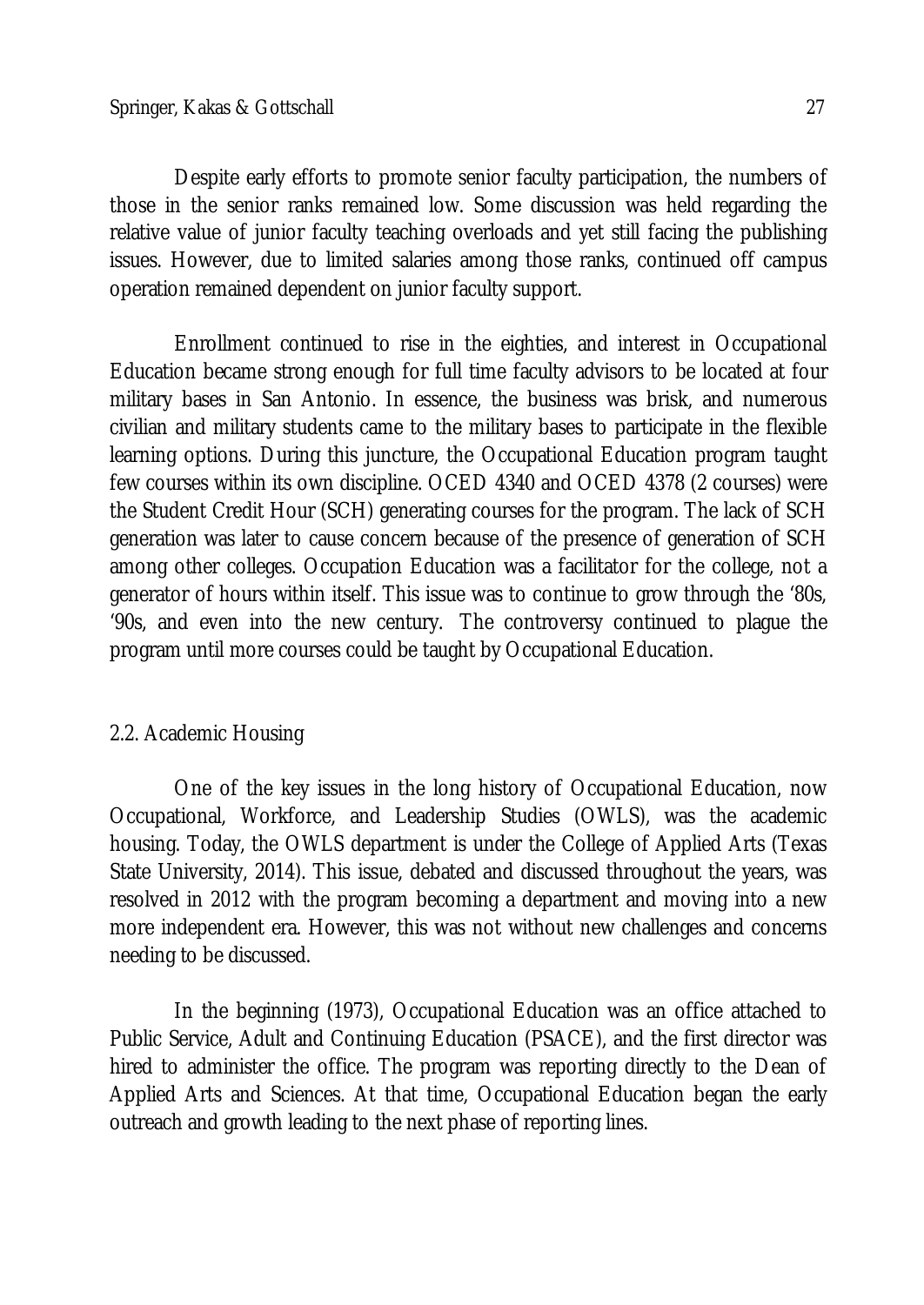During the 1980s, it was clear that the program needed to have a better defined home. The program was then moved to the Department of Technology with the Director reporting to the Chair of Technology. With this move, the Vocational Education component that supervised Trade and Industrial Education, Marketing, and Office Education was also moved to the Department of Technology. The justification for the attachment was in essence that Technology was application based, and so was Vocational and Occupational Education.

In the early 1990s, with the second Director of Occupational Education being selected, the University again reviewed the academic housing, and the Vocational Education component was combined with Occupational Education. This meant that Vocational Education personnel reported to the Director of Occupational Education who reported to the Chair of Technology. This structure also changed the seat at the table on the Chair's council. The Director of Occupational Education did not attend the Dean's meetings and was represented by the Chair of Technology.

In 2000, the University made some major structural changes. The Technology Department was split off from the College of Applied Arts and Sciences and moved to the College of Science. Another Dean was appointed for the newly created College of Applied Arts. Occupational Education was consulted about where it should be housed. Some discussion was held regarding moving to the College of Education. However, the final decision was made to retain Occupational Education in the College of Applied Arts. With this administrative change, the Director of Occupational Education was again seated on the Chair's council for the College.

During the majority of the history of Occupational Education, the faculty wanted to departmentalize the program. Both internal and external reviews pointed toward moving from a program to a department. Numerous issues slowed the process down during the years including number of tenured and tenured track faculty members. Then, after the latest major program review in the fall of 2010, another effort was initiated that culminated in the 2012 approval for both an updated name change and a departmental status. A title for the new department was considered prior to final approval, and the faculty voted to submit Occupational, Workforce and Leadership Studies as the new name. This was deemed strong because it maintained a successful identity with the word "occupational" and yet moved the department to a new identity that was in line with the perceived role in the community and the University.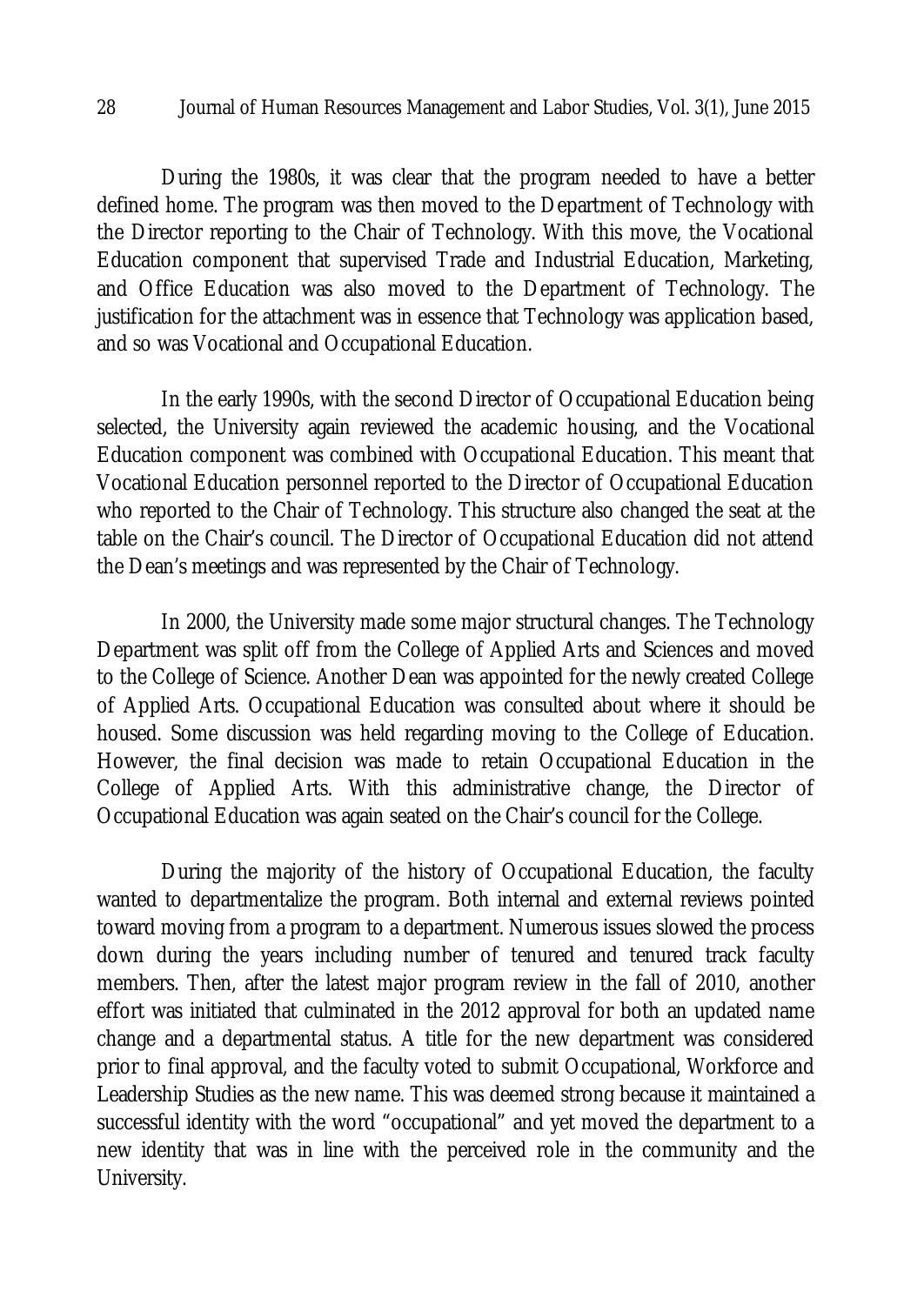## **3. Major Challenges**

The material provided thus far may seem simply narrative of the evolution of the department under normal circumstances. However, this was not a normal process of evolution. There were key obstacles that impeded the process that may still be found in institutions of higher education. The next sections of the discussion will address the obstacles that slowed the becoming of a free standing department and what was done to confront the obstacles. There are three central obstacles that will be addressed in this narrative: confusion regarding non-traditional education, traditional attitudes toward change, and trained faculty.

## 3.1. Confusion Regarding Non-traditional Education

One issue that continues to plague non-traditional education (NT) is the confusion about its purpose, quality, and value. Some would argue that NT education means providing a shortcut to a degree and watering down quality. Moreover, NT education was getting criticized by relevant scholars due to its vague requirements as early as in 1970s (Ashworth, 1978).

According to Keegan (1996), the value of non-traditional education lies in areas where traditional education fails to fulfill the need, such as serving large and/or dispersed student communities. Also, the quality of non-traditional education is a part of the larger accountability movement in higher education (Masoumi & Lindstrom, 2012). These issues have not yet been resolved and are raised anytime innovative methods are presented. Work-life credit, testing out, and reduced time for course completion all signal red flags for individuals who are concerned with quality in nontraditional programs. Fortunately for Texas State, the Deans overseeing the program not only agreed with the concepts but also promoted them. This is not to indicate that all senior professors bought into new options; however, this 'buy in' and developmental support made the initial program development much easier.

## 3.2. Traditional Attitudes toward Change

Although some individuals may understand NT education, not embracing the concept is a serious hindrance for full implementation. Professors who cherish teaching day classes, those who dislike driving to remote class locations, and who prefer not to experience older adults verbal challenges or more direct questions may not be interested in teaching NT education.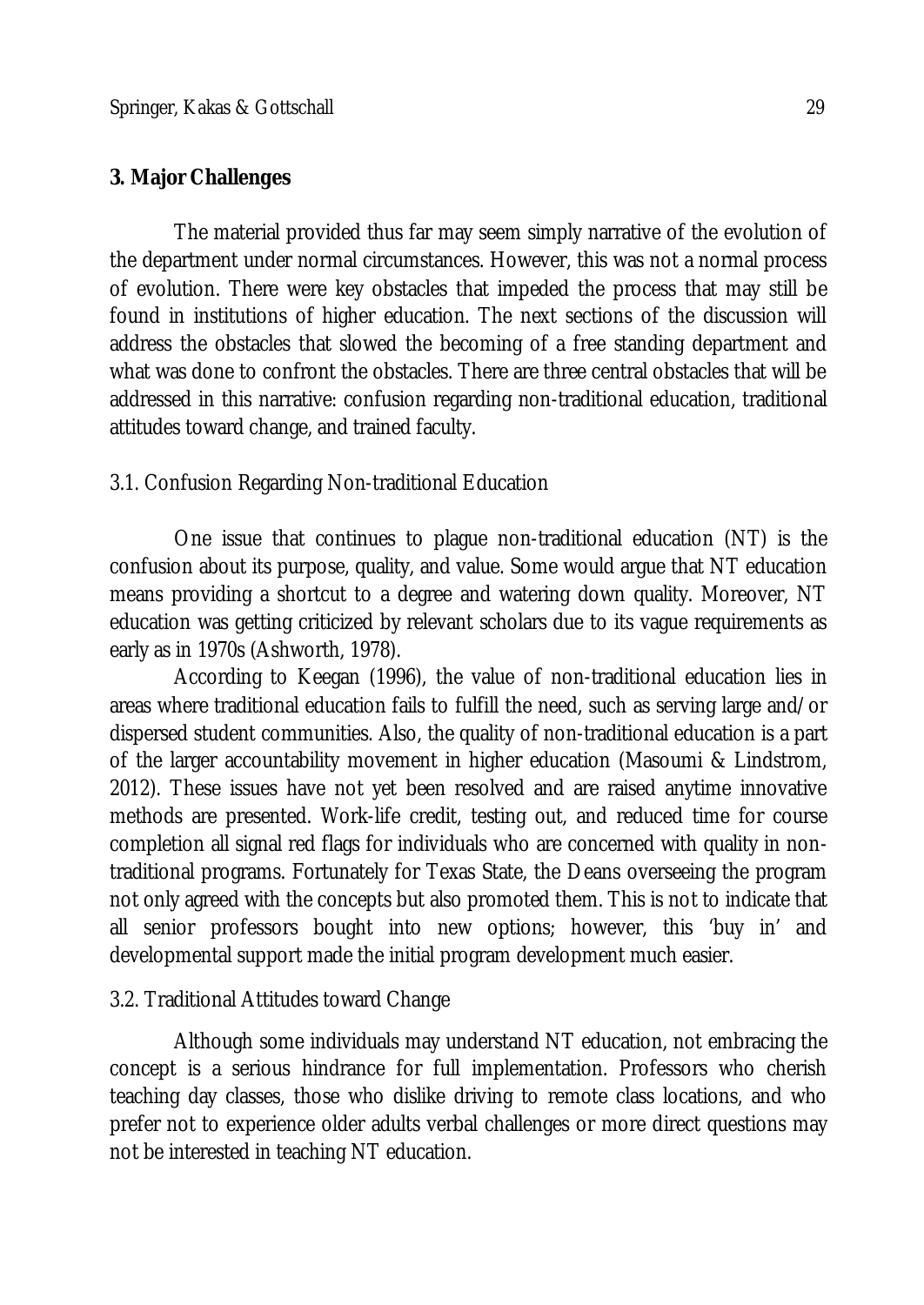According to Rashid and Rashid (2012), it is an imperative for faculty participating in NT education to believe in it and be properly trained and guided. Moreover, teaching adults requires using new techniques and different motivational approaches (Goddu, 2012), which might not be a desirable option for some faculty. Any of these attitudes can impact senior faculty teaching off campus or through distance education methods, course delivery to rural or inner city populations, providing support to adults who have irregular hours, and more options for various degree plans.

## 3.3. Trained Faculty

Although we may think that regular faculty can migrate from teaching 'live' classes to teaching online or off campus without issue or concern, this did not prove to be correct. According to Ocak (2011), once faculty decide to change their way of teaching they have to deal with complex issues in the areas of instructional processes, community concerns, and technology.

At OWLS, several areas were problems that impacted faculty:

- Failure to communicate changes in schedule to building monitors resulting in students having a problem finding the correct off campus rooms,
- Teaching adults and making the transition to adults with various experiences can be difficult for a professor who has taught traditionally aged students,
- Understanding the students' need for flexibility was a continual issue,
- Absences and tardiness due to family issues as well as work requirements causes discouragement on part of the professors and the students.

Faculty, in essence, had to adjust to three different issues. First, traveling to a remote location, learning the rules of the location, and the difficulties and length of the commute. Second, teaching the students with various experiences was different and sometimes more challenging than traditional campus based teaching. Moreover, using the wrong method of teaching can hinder student motivation and success (Pew, 2007). Finally, non-traditional students brought with them family, personal, and professional issues with each one being a potential issue needing to be addressed. According to Colvin (2013), non-traditional students often experience social and emotional role conflicts when embracing a challenge of NT education. The changes in nuclear and extended family roles, together with changes in work roles, are all external barriers to learning (Falasca, 2011).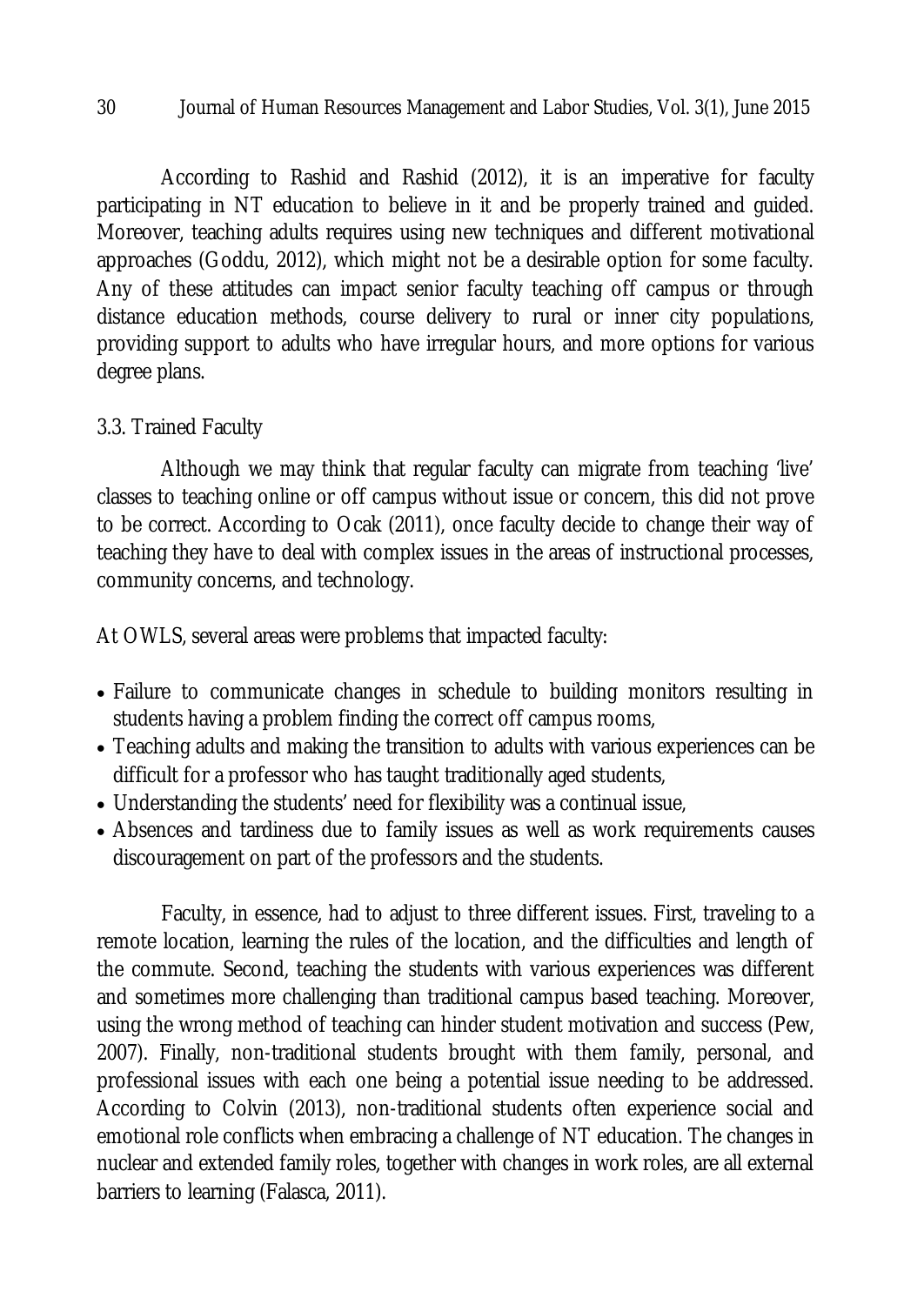Additionally, while faculty try to create the authentic environment for learning, non-traditional students might feel disadvantaged in that regard due to their physical location (Owens, Hardcastle, & Richardson, 2009).

# **4. Texas State University Approach**

It is clear that any change an organization initiates does not come without cost, concern, and counseling. The Texas State non-traditional program was no exception. Despite the Coordinating Board approval, as well as the campus-based administrative approval, several problems loomed over the direction the program was to follow.

- Off campus outreach to include staffing offices was expensive and drained the limited resources
- Two different types of faculty emerged from the program
- Other universities came on the scene with PR materials and assertive actions to increase numbers
- The student composition was changing from older more established adults to younger more traditional students
- Adults and even younger adults began to prefer distance learning classes
- Expectations for scholarship and other personal performance measures were altered
- Faculty changes were occurring due to more being on tenure track and others approaching retirement age.

These issues can also be found in the academic literature. According to Zaback (2011), staffing is a large portion of the budget for any university. Currently there are no gender or age differences that determine student success in nontraditional programs; students' determination and motivation is what drives the success of distance learning classes (Wang, Shannon, & Ross, 2013). Therefore, concerns about the mix between younger and older students in the formally all older adult program is something to be worked through knowing that it can be successful. The next few sections address the common areas mentioned above in detail and provide direction on dealing with these issues.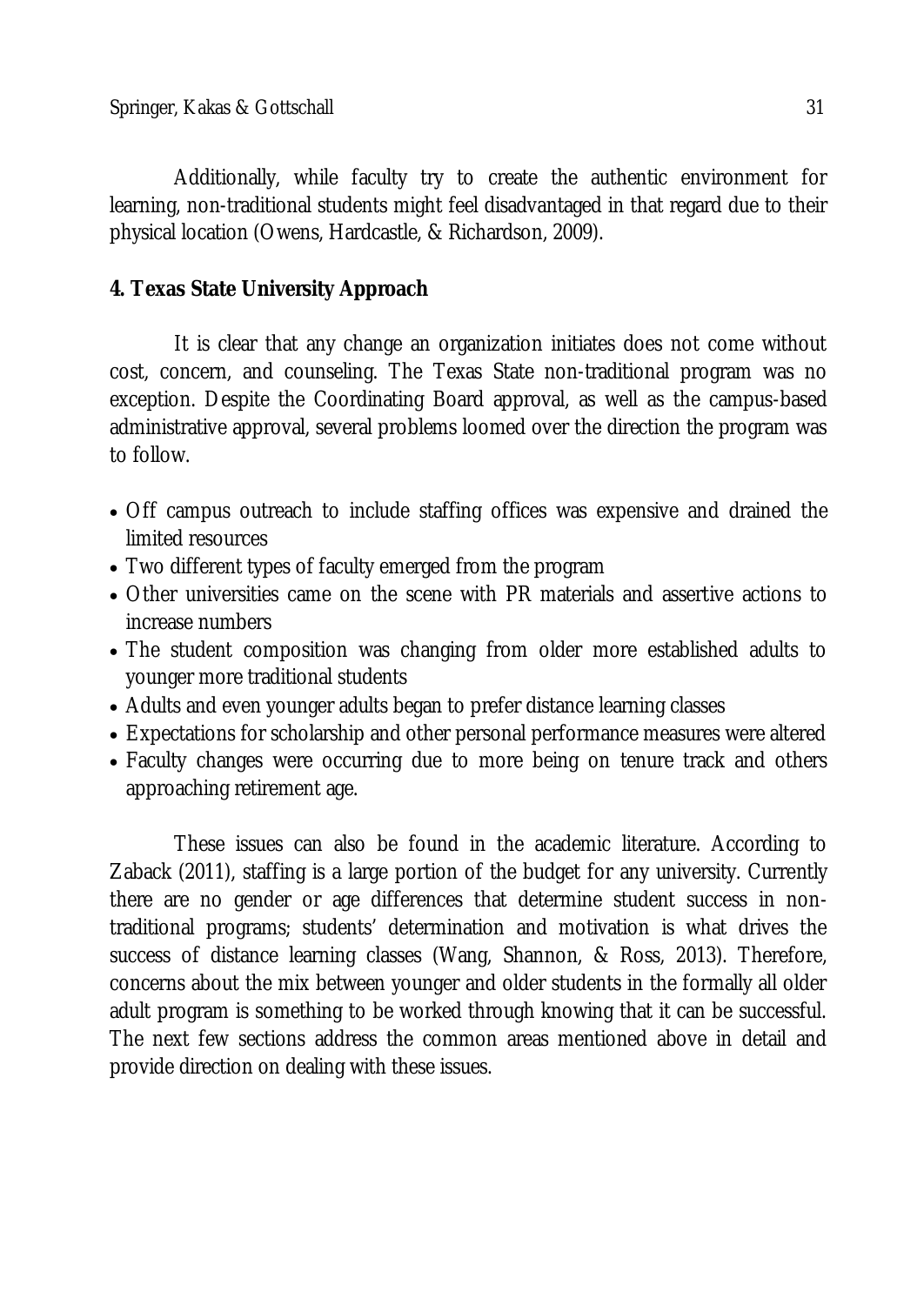### 4.1. Off Campus Outreach Costs

Because the Occupational Education Program was, in essence, the main or most visible off campus player from the University, a number of tasks fell on the program itself. Staffing off campus offices, recruitment of specialized populations, and negotiations of Memorandums of Understanding with the military are just a few of the obligations that the program faced. According to Steenhausen (2012), adult education systems develop over a period of time, with ambiguity and limited funding.

Although pleased to have the opportunity to serve, the Occupational Education Program only had one tenured professor, two tenure track assistant professors, and four lecturers. Zaback (2011) claimed that quality staff is one of the main components of quality education. The program had quality staff, yet not enough. Serving four bases in San Antonio and maintaining campus obligations pressed the resources.

When the lecturers were at the bases, outreach to civilians was diminished. Conversely, if a Texas State representative was not at the bases, other universities, with larger staffs, were able to greet the students first. Costs of staffing are high due to the fact that on some days the staff would not have an appointment every hour. However, if hours were cut, then service and commitment would be suspect.

### 4.2. Two Types of Faculty Emerging

A difficult issue faced by administrators of any university department, school, or college is the "release time" for various important responsibilities. These could be internal or external projects to include curriculum revision, course development, advisement, and numerous others. The process for new program creation for adults carries its own challenges, and the road to approval is paved with various adjustments and compromises, especially in the case of interdisciplinary studies where faculty is to come from different departments (O'Callaghan, 2011). In the development of this program, part of the responsibility of faculty in much of the forty-one year history was a dual role of faculty. Essentially, faculty was required to advise students as part of their regular duties, which required having additional knowledge. Student development, communication theory, and knowledge of academic discipline are necessary skills an advisor should possess (Wiseman & Messitt, 2010). Having or being trained in these skills together with their faculty requirements demonstrates the magnitude of the faculty burden in this new program creation.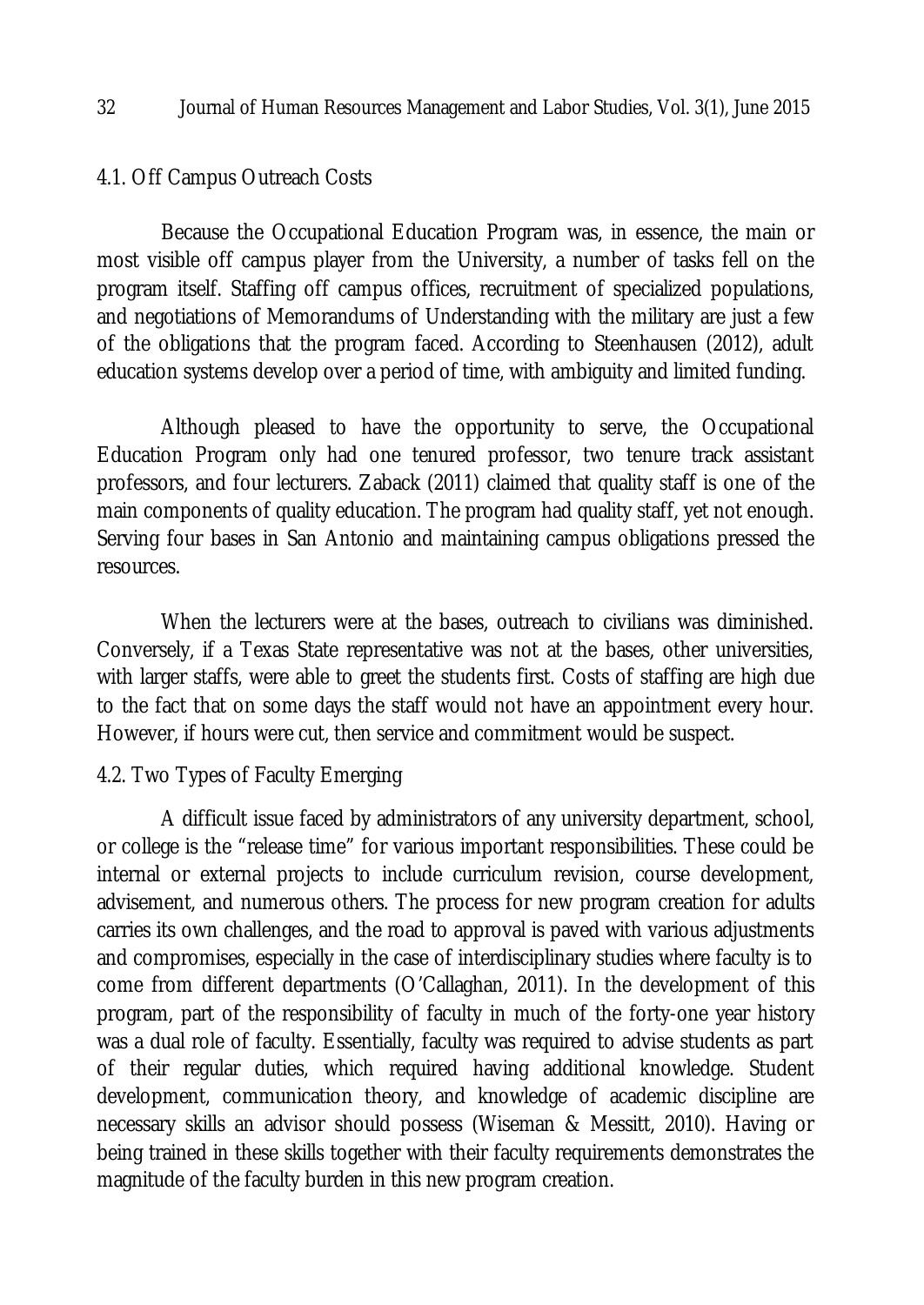remove faculty members from these tasks, numerous faculty members in Occupational Education were also 'dual hating' as advisors for undergraduate students. Certainly this was not without success, noting the strong positive student response through the years. However, when the University began to move toward such goals as being a research institution, the faculty on tenure track was hard pressed to advise and conduct the required research for tenure and promotion.

Therefore, the program emerged with two types of faculty operating side by side. Some non-tenured faculty members were fully immersed in advising, and others were more in the research realm. Therefore, this required an education process for both of the types of faculty. Although this was accomplished, it was not without hard work and discussion.

# 4.3. Other University Competition

Despite exponential growth in the late seventies and eighties, Occupational Education found that it was no longer unique by the mid-nineties. National Center for Education Statistics found that the number of adult students has been on a consistent rise in the last thirty years, and now represents 40% of total university enrollment (Gast, 2013). Other universities reviewed the options to branch outward and offer some or all of the options. While other universities were becoming involved in non-traditional degrees, Occupation Education was struggling to handle the enrollments. Many adult universities today have moved online, following the footsteps of schools such as UMass Amherst University Without Walls (UWW), founded in 1971 (Taras, 2014). Some other examples include University of Wisconsin, University of Nebraska, and Indiana University, which all have virtual adult campuses. Moreover, University of South Carolina and Kansas State offer hybrid degree programs (Gast, 2013). Finally, Occupational Education was told to reduce the number of students due to the lack of faculty. Later, when changes did allow the program to continue the heavy recruiting option again, the competition was well situated, and the recruitment effort showed a flatter growth. Therefore, it was found that without sustained recruitment, it is difficult to maintain numbers and subsequent status to attract the students. Furthermore, with the military bases being realigned, the original population of the program was also becoming a smaller part of the student population.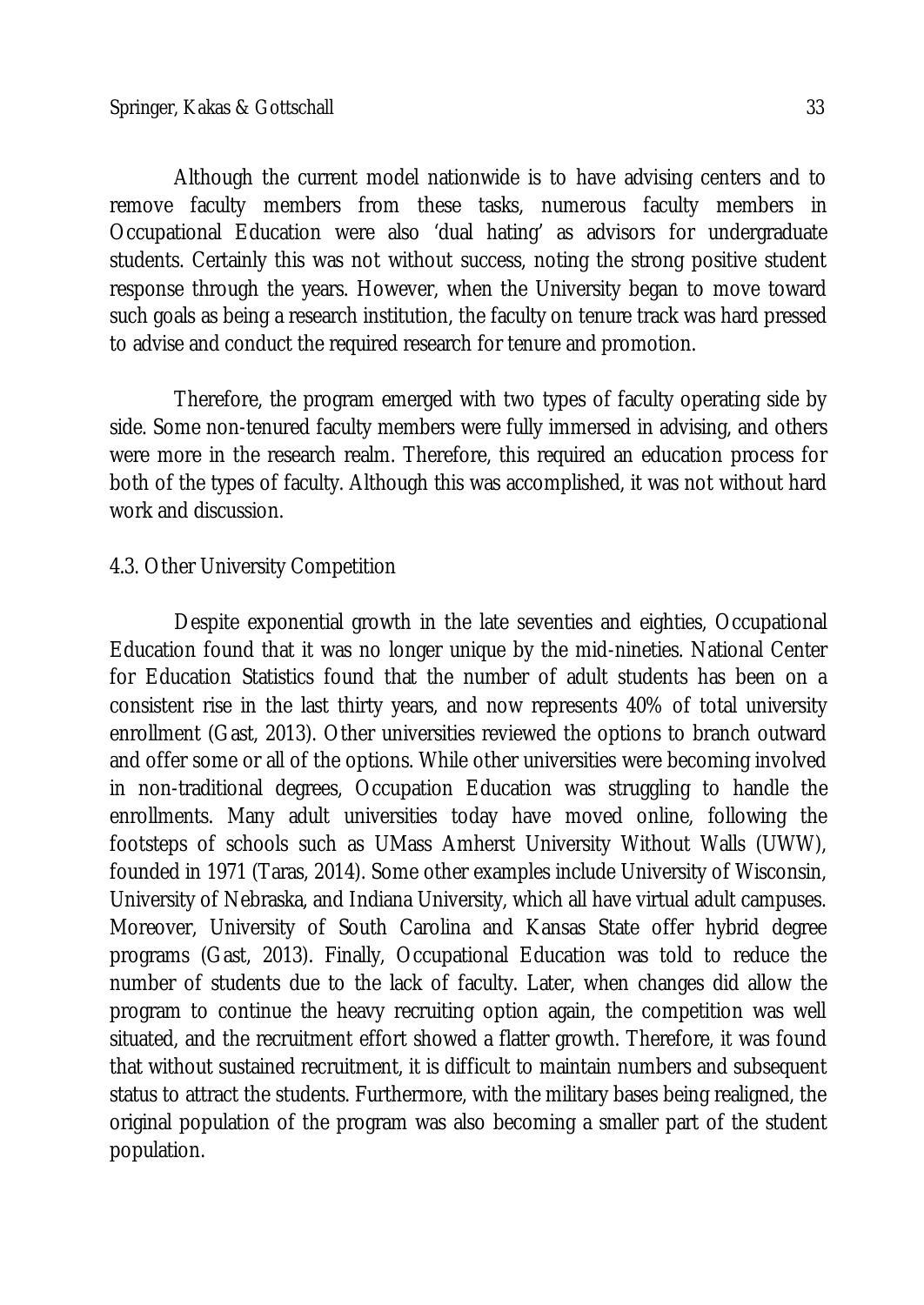#### 4.4. Student Changes

In the early years of the program, students tended to be older and more mature. It was not unusual to see students in their 40s or 50s graduating with the BAAS (Bachelor of Applied Arts and Sciences). These students tended to be accepting of assignments and requirements. As the new century brought other changes, the years also saw younger, more traditional students beginning to consider the BAAS and the flexibility it contained. These students needed support in different areas. Moreover, although these younger students would not have a significant work history for work-credit or training credit, they still saw favor in taking a degree with flexibility. Furthermore, the degree allowed the younger students to receive more comprehensive advisement.

Although the change in student composition does not sound threatening, this was a difficult adjustment for faculty. The problem was that these faculty had been working exclusively with older adults. There are some specific differences in the 'need' each generation has, and faculty has a task of identifying and meeting those needs including more distance learning.

### **5. Need for Distance Learning**

Assuredly, the Internet made a tremendous impact on traditional education and also provided another exceptional tool for use in the non-traditional arena. According to Yelken, Kilic, and Ozdemir (2012), students' opinion about distance education revealed that students mostly appreciate being able to pursue a degree while employed and having clear communication expectations. Furthermore, students with previous experience with distance learning tend to have a more positive perception of it (Hussein-Farraj, Barak, & Yehudit, 2012).

At the same time, placing courses online brought up a quality issue. Essentially, Occupational Education did not want to fall in the mode of simply having students read and then answer questions. Instead, building courses with online content in a more complex manner was sought. The early online courses were virtually all hybrid. The online content was not strong enough to stand alone initially. In the last several years, there has been a migration to totally online courses using the TRACS platform. This platform, in addition to assistance from IT on campus, has opened the door to stronger courses being developed.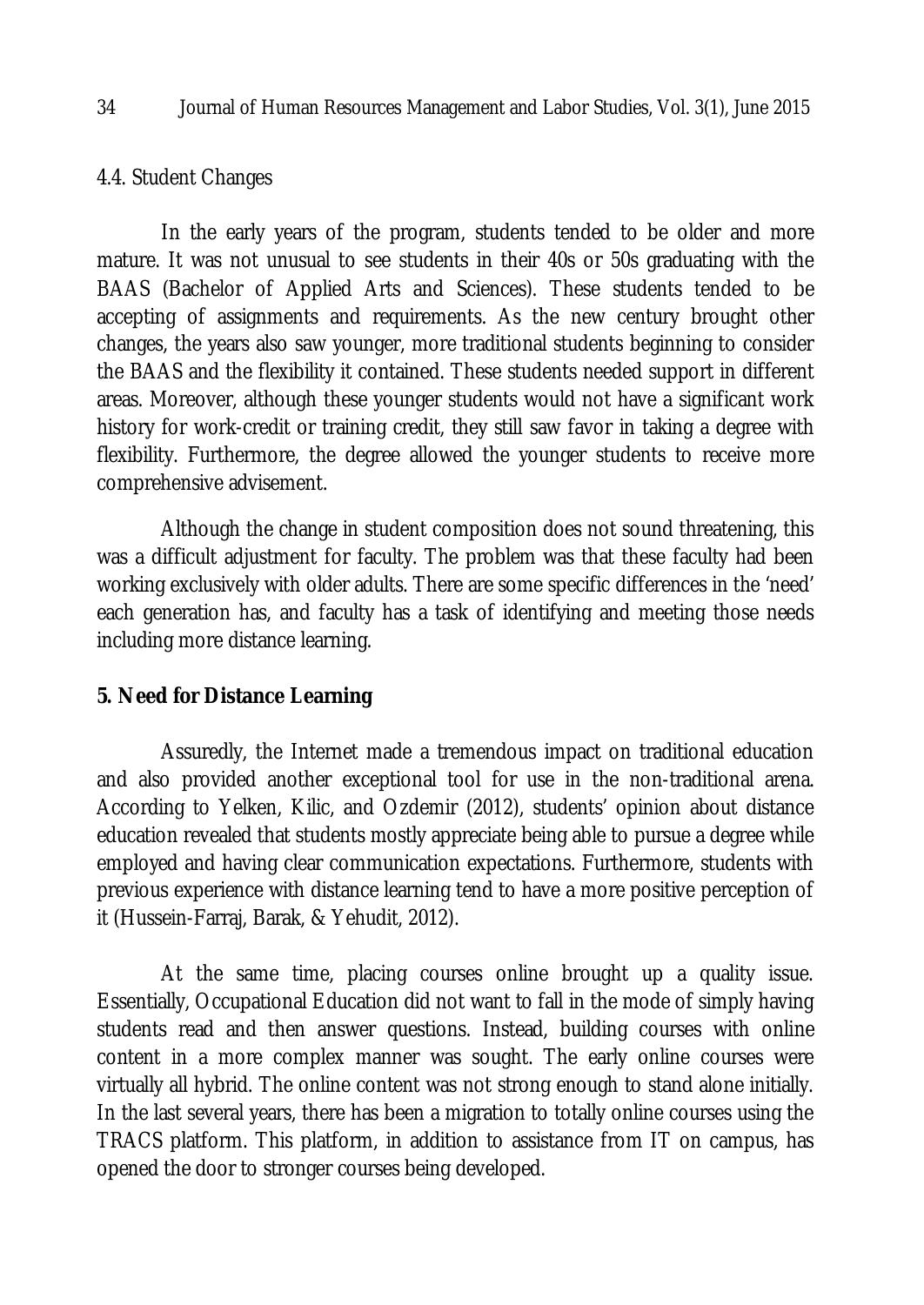Despite the advent of new tools, new issues arose when there was interest in moving more courses to distance learning. Would there be funding for faculty release time to develop courses? Second, would there be those with expertise to assist in the process? Finally, would the faculty feel comfortable moving the coursework online? As it unfolded, it was a slow process due to the difficulty in covering classes and releasing faculty. At the time of this writing, a commitment to distance learning has been made, and there have been some funding allotments to enable faculty to develop courses. However, it still concerns some faculty regarding the limited face time with students. This remains a growth and evolutionary process.

## **6. Changes in Expectations for Faculty Performance**

Amidst the move to distance learning and less reliance on 'live' classes and face to face advisement, the university made another major transition from Southwest Texas State University to Texas State University-San Marcos in 2003, ushering in a clearer direction that the university would become a more national university campus rather than regional in nature (Forsyth, 2003). A decade later, the university dropped the location from its name, now being known as just Texas State University. As numbers topped 30,000 and began to rise, it was clear that the Occupational Education model for faculty would need to be rethought. Essentially, having faculty to advise and also to meet tenure expectations was becoming more difficult due to scholarship requirements.

Fortunately, as tenure track faculty members were hired, two events helped make the transition from a teaching/advising faculty to a teaching faculty more realistic. These events were the development of the university advising centers taking some of the advising load and the move to electronic coursework and advisement. Although this transition, at the time of this writing, is not complete, it is evident that the move is in that direction.

## **7. Changes in Faculty Skill Requirements**

Connected to several discussions in this article is the final change over time. Occupational Education and now Occupational, Workforce, and Leadership Studies, expects a different set of skills to be brought with a new hire.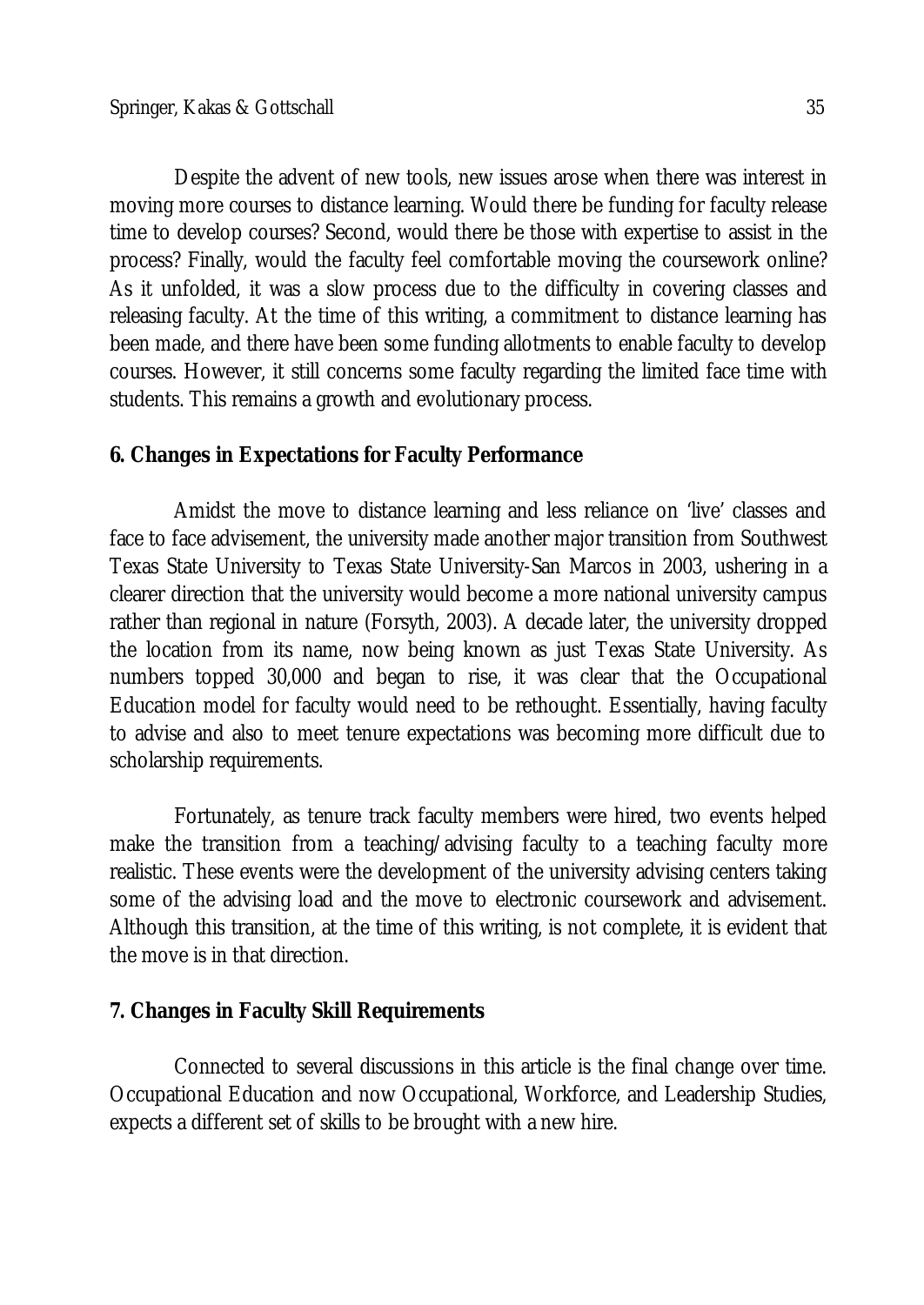Although teaching remains important, research and grantsmanship are needed in the department as the evolution continues. Occupational, Workforce and Leadership Studies is positioning itself beside larger more traditional departments in faculty performance such as scholarship and grants. Yet, while making this dramatic transition, OWLS continues to reach out to the older adult, veterans, and underemployed individuals with options developed and practiced from the beginning. In addition, younger and more traditional students remain welcome to share in this interdisciplinary degree.

## **8. Applications to Other Universities**

Although circumstances will not be the same in every university, there are some recommendations for programs or departments to consider as they review evolutionary changes. These are drawn from the successful and not so successful experiences through the evolution of the department at Texas State University. There are four recommendations.

### 8.1. Expect Controversy

Change can be slow in any organization and may be especially slower in larger or state universities. Therefore, knowing there will be controversy, the agents of change are advised to prepare for questioning by having facts and solid information rather than opinions. Second, personal goodwill toward others who may or do oppose the changes, still remains important. During the changes implemented at Texas State, goodwill was still retained even when it looked like the changes might not take place. It never pays to upset a larger system and then request resources.

## 8.2. Do Not Ignore the Least Powerful Stakeholders

One of the difficult recommendations to follow is one that may not be a result of purposeful or benign neglect. This is when the change agents forget the adjuncts, untenured, or other groups in the department or school. When changes were being made through the years, those who had less authority or clout were considered and provided time. This seems like a fundamental principle; however, it is often overlooked.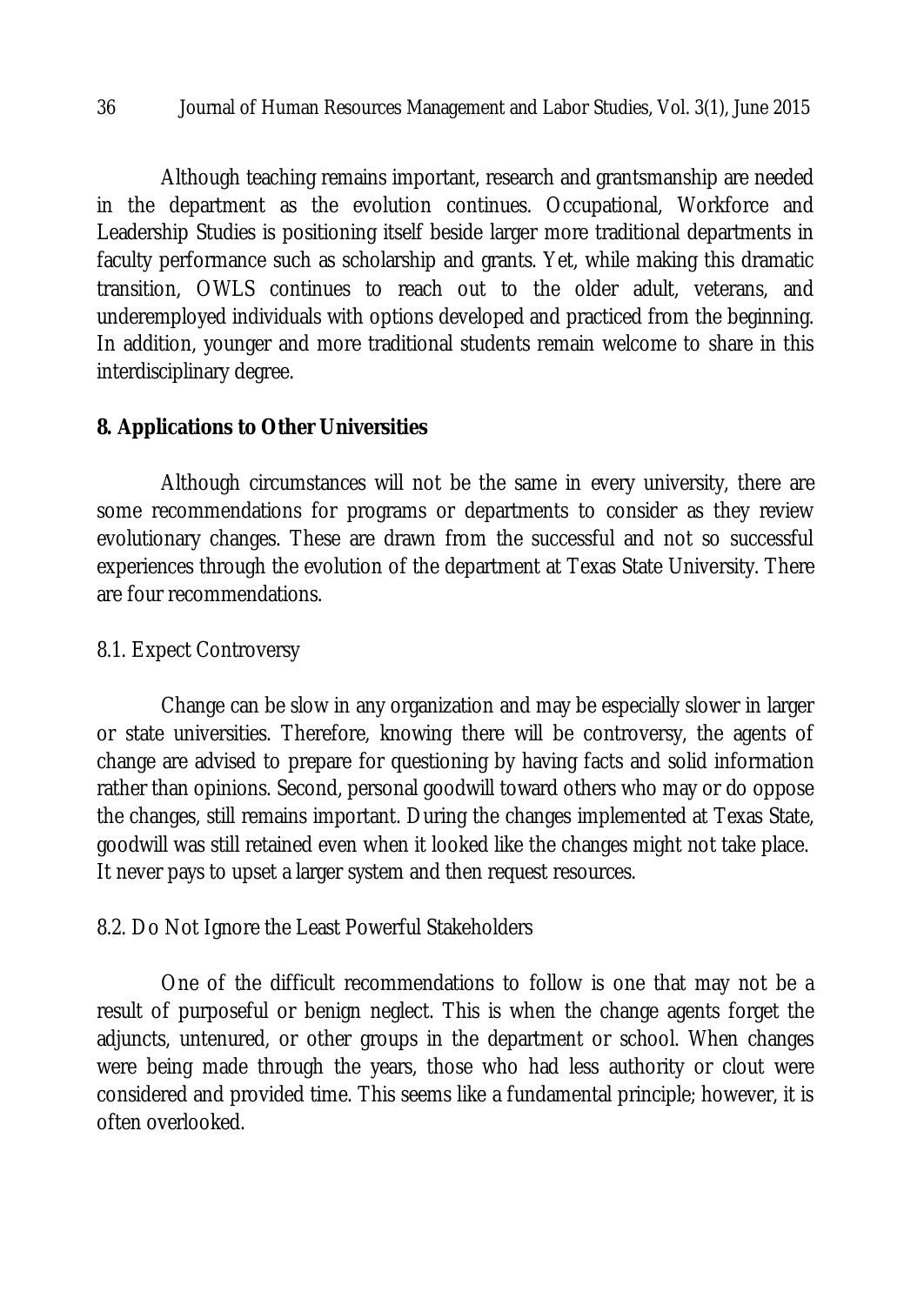# 8.3. Change May Entail Loss of Some Options and Gain of Others

Working many years to move OWLS to departmental status provided both positive and negative results. First, becoming a department provided a 'seat at the table' and options for more faculty and status both on and off campus. Yet, in the same breath, it must be noted that status, seats at the table, and more faculty are also requiring higher scholarship, more accountability, and more spotlights on productivity. Certainly, the days of being more isolated as a non-traditional and interdisciplinary program are in the past. Therefore, as programs move forward, it is not without seeing some collateral damage, so before moving we must count the costs.

## 8.4. Keep a Watchful Eye on Progress as Changes Are Implemented

Knowing the history of a program is important. Some changes fail in one year and are brought up again the next and are implemented. However, knowing what has been done and keeping electronic records of efforts, results, and recommendation is extremely important. Giving credit where credit is due is extremely important. Even detractors in the university may actually play a positive role as your program accepts the challenge and moves past the criticism.

# **9. Conclusion**

The history of a program simply for reading is not the sole reason for the observer or faculty member to review it. Instead, the direction and obstacles that were faced years earlier lend to the understanding of current culture and issues. In addition the understanding of older faculty and staff history is also crucial.

Without being aware of past issues and conflict, human nature, history and personnel beliefs, we can find ourselves making mistakes on a consistent bases. Because we suggest that we should expect conflict, does not mean that we are fearful or negative. Rather, we must be prepared for any occurrences if we establish a nontraditional program. In addition we should consider the least powerful stakeholders. True change that is lasting picks up support from the various nooks and crannies of any organization. We are working together!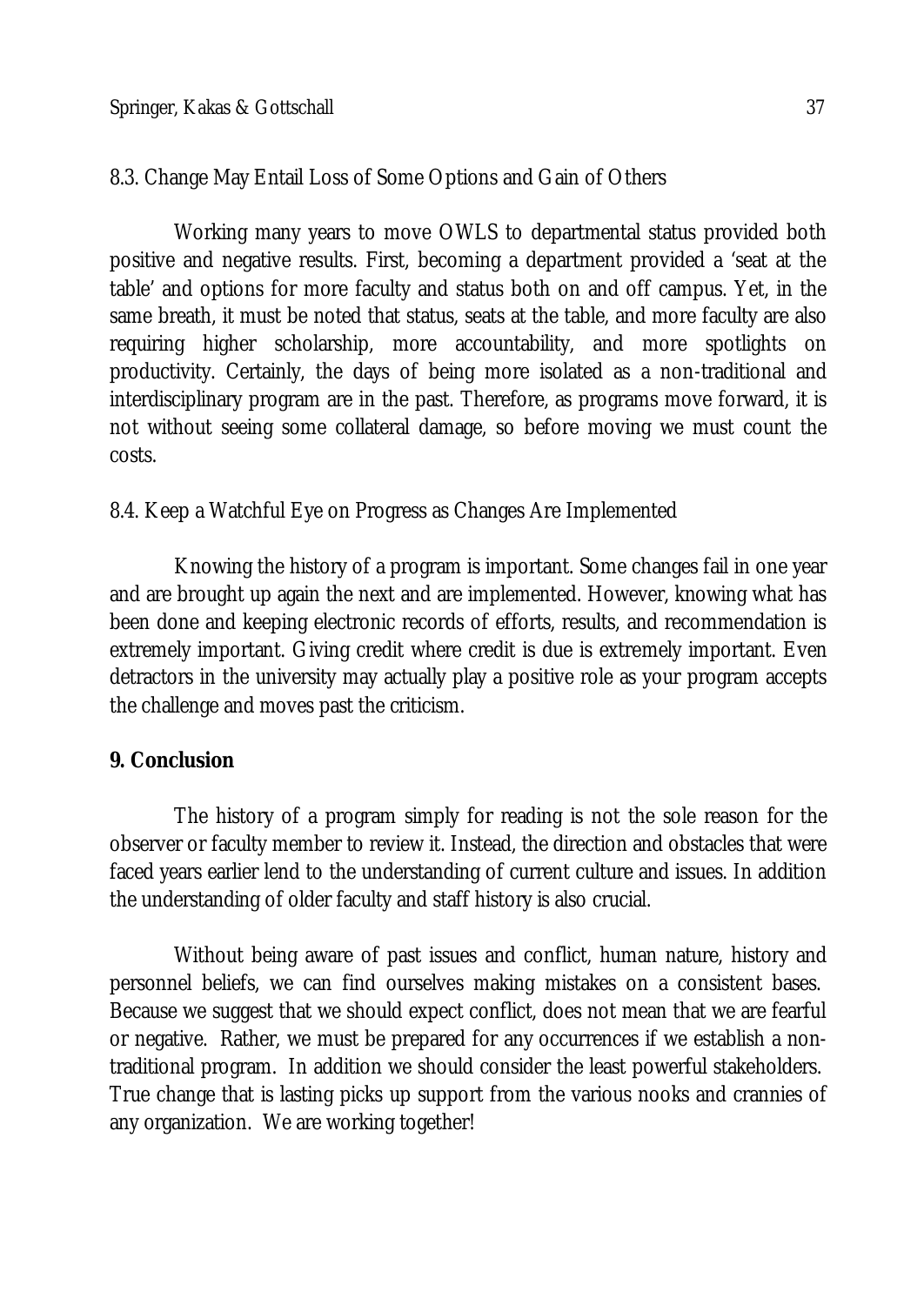Certainly we understand that change provides options and removes some the positive old ways that may have been appealing. However, if we are watching change closely, keeping an eye on the results, the effect on traditional programs can very positive. Watch as you make changes.

The most important outtake is the sense that interdisciplinary and adult programs can survive and even thrive despite the sometimes numerous climatic issues that continue to rise within the traditional university environment. It will work if we watch, review and use our resources wisely.

## **References**

- Ashworth, K.H. (1978). The nontraditional doctorate: Time for since cera?. The Phi Delta Kappan. 3, 178.
- Cohen, J., Segal, D.R., & Temme, L.V. (1992). The impact of education on Vietnam-era Veterans' occupational attainment. Social Science Quarterly. 73(2), 397-409.
- Colvin, B.B. (2013). Where is Merlin when I need him? The barriers to higher education are still in place: Recent re-entry experience. Horizons in Adult Education & Human Resource Development. 25(2), 19-32.
- Falasca, M. (2011). Barriers to adult learning: Bridging the gap. Australian Journal of Adult Learning. 51(3), 583-590.
- Forsyth, J. (2003). SWT name change approved: Texas State University. Retrieved from http://www.txstate.edu/news/news\_releases/external\_news/2003/06/namechangea pproved061903.html.
- Gast, A. (2013). Current trends in adult degree programs: How public universities respond to the needs of adult learners. New Directions for Adult & Continuing Education. 140, 17-25.
- Goddu, K. (2012). Meeting the CHALLENGE: Teaching strategies for adult learners. Kappa Delta Pi Record. 48(4), 169-173.
- Hussein-Farraj, R., Barak M., & Yehudit D. (20120. Lifelong learning at the Technion: Graduate students' perceptions of and experiences in distance learning. Interdisciplinary Journal of E-Learning & Learning Objects. 8, 115-135.
- Keegan, D. (1996). Foundations of Distance Education. Third Edition. Routledge Studies in Distance Education.
- Masoumi, D., & Lindstrom, B. (2012). Quality in e-learning: A framework for promoting and assuring quality in virtual institutions. Journal of Computer Assisted Learning. 28(1), 27-41.
- Special Report [on the] Employment Problems of the Vietnam Veteran. (1972). National Advisory Council on Vocational Education, Washington, DC.
- Ocak, M. A. (2011). Why are faculty members not teaching blended courses? Insights from faculty members. Computers & Education. 56(3), 689-699.
- O'Callaghan, P. (2011). The development of a new doctoral degree program to serve an adult audience: Georgetown University. New Directions for Adult and Continuing Education. 129, 53-61.